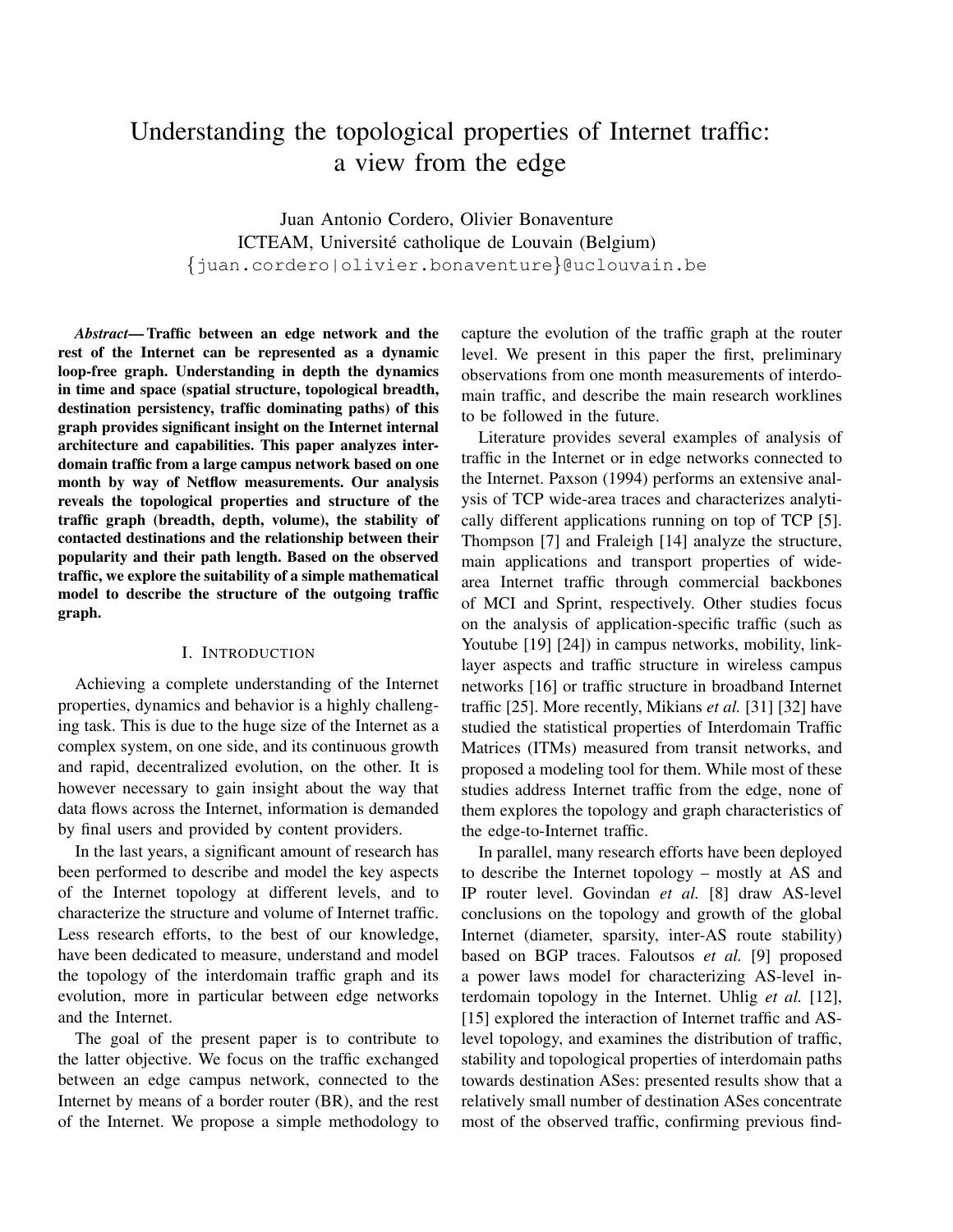ings, but this traffic traversed a significant number of intermediate ASes. Later interdomain topology studies such as Gill *et al.* [20], Dhamdere *et al.* [29] and Labovitz [27] reported a shift in the structure of interdomain Internet from a hierarchical architecture to a more horizontal and "flat" Internet in which more traffic is sent from content providers to consumer networks.

These AS-level studies are complemented with router-level topology analysis. One of the main tools for performing such analysis is traceroute [4], extended in 2006 to the paris-traceroute tool. Paxson [6] was the first to examine properties of endto-end inter-domain paths (stability, routing conditions, etc.) by using traceroute. Later, CAIDA's Archipelago project has collected and maintained topology information about the Internet via traceroute-like tools; the resulting traces have been used, among other purposes, for comparing the different traceroute methods [21].

The contribution of this paper is two-fold. First, it presents a new, simple methodology for measuring inter-domain traffic from an edge network, based on the combination of Netflow measurements and paris-traceroute to reconstruct the outgoing IPlevel traffic graph. Second, it presents a preliminary analysis of the traffic collected with this methodology at the Border Router of a large campus network during 31 days. The paper focuses on two aspects of interdomain network traffic: the study of destinations characteristics and evolution (popularity, dynamics, interdomain paths) and the properties and structure of the network outgoing traffic graph.

The remainder of this paper is organized as follows. Section II describes the analyzed internetwork, the tools and the methodology used to measure interdomain traffic. Section III examines some relevant characteristics of contacted destinations, in particular their persistency in time and the relationship between path length and destination popularity. Section IV studies the topological structure of the outgoing traffic graph and its daily evolution, and studies the similarity of the obtained graphs with a tree. Section V concludes the paper.

## II. METHODOLOGY AND SETTING

This section describes the methodology and tools used to collect and analyze information from the measured inter-domain traffic (section II-A); and describes the main characteristics of the examined edge network and the extracted dataset (section II-B).

### *A. Methodology*

Netflow v7 was enabled on the campus border router (BR) to collect traffic statistics. We used the flow-tools collector [11] to aggregate Netflow reports in 5min periods. Each Netflow record corresponds to one transport-level flow. It contains the source and destination addresses and port numbers, as well as the flow duration and the number of bytes and packets transmitted and received [26]. We combine the Netflow collector with a script that analyzes the external IP addresses reported inside each report.

The Netflow collector is combined with two daemons: retriever and merge30. retriever parses the Netflow report every 5min to detect new external destinations. For each IP address belonging to a new /24 prefix, retriever performs a traceroute to collect the path towards this prefix. We run the exhaustive algorithm of paris-traceroute with ICMP [17] for computing IP paths from the campus network to the destination. Each 5min interval is thus represented by a list of IP external destinations (hereafter, iplist) and a list of IP paths towards these destinations (pathlist). This tool is an extension of standard ICMP-based traceroute tool; the use of the *exhaustive* algorithm with ICMP enables it to identify load-balancers along the path and has proven to achieve a good performance in terms of destination discovery [30].

merge30 enables offline measurements over the extracted iplist and pathlist files. It operates on 30min intervals, that is, it waits until 6 consecutive Netflow iplist/pathlist reports are ready, merges the corresponding files, generates the traffic graph from the BR to the rest of Internet and computes other parameters related to the destination prefix (contacting sources, traffic exchanged, hop distance...). Rationale for this 30min merging is related to the Netflow recording behavior: as flows have a maximum duration of 30min and are recorded only at their end [11], using finer-grained reports (*i.e.*, with intervals smaller than 30min) for analysis may be misleading.

# *B. Campus Network Characteristics and Trace Summary*

The UCL campus internetwork is assigned the 130.104.0.0/16 prefix. The internetwork contains a set of fixed wired prefixes with around 13k machine connections available (hosts and servers), and a set of wireless prefixes (see Table I), available via Wifi.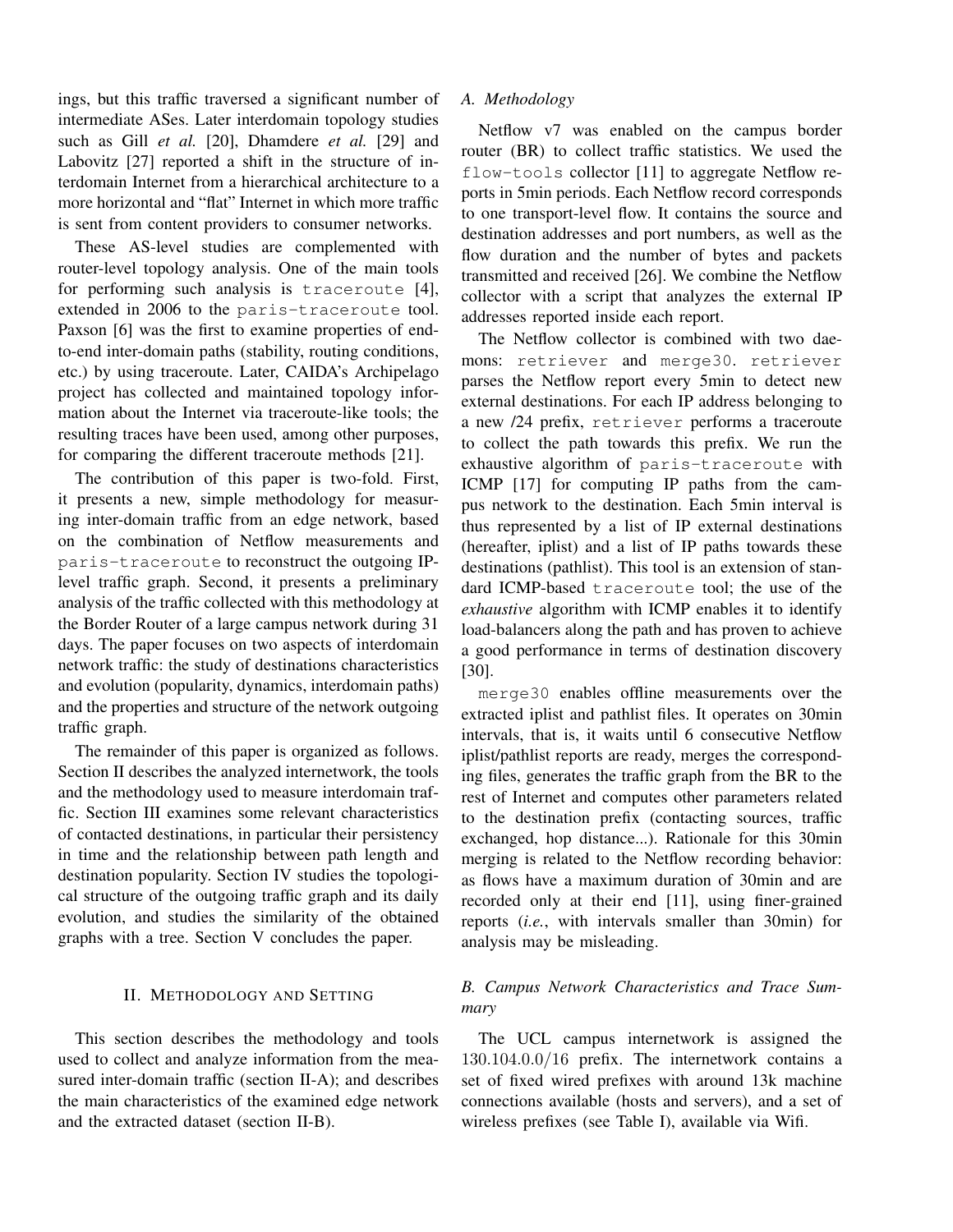| Wi-fi prefixes     |
|--------------------|
| 130.104.88.0/24    |
| 130.104.120.0/22   |
| 130.104.124.0/22   |
| 130.104.160.0/20   |
| 130.104.202.128/25 |
| 130.104.203.0/25   |

TABLE I UCL WI-FI NETWORK PREFIXES [1].

This study only considers traffic exchanged with the Internet. Traffic from wired networks is dominant during weekdays (Fig. 1), but wireless traffic is always significant. *A priori*, particularities of the observed network (*e.g.*, the fact that a substantial part of the network, mostly in its wired region, is used for scientific and research purposes) are expected to have an impact in the examined traffic that needs to be taken into account; note however that traffic through the wifi network (accessible to students and university staff) is likely to show a less specific profile. As in many campus networks, traffic is *asymmetrical* with more incoming than outcoming (Fig. 2), but since TCP is the dominant protocol, most external destinations appear in both the incoming and the outgoing traffic. In the following, the term *source* will refer to IP addresses in the local campus internetwork, and *destination* to IP addresses in the rest of the Internet. The terminology is used to indicate the main sense of the traffic, although both directions of traffic are considered together.



Fig. 1. Total traffic (bytes) through the BR between 2013/03/22 and 2013/04/22, wireless and wired traffic.

Traces analyzed in this paper were collected between 2013/03/22 and 2013/04/22 (both included), that is,



Fig. 2. Total traffic (bytes) through the BR between 2013/03/22 and 2013/04/22, incoming and outcoming traffic.

31 days. Figs. 1 and 2 show the amount of traffic monitored in the measurement interval. There are three periods in which no data was collected via Netflow: between 2h and 2h30 on 2013/03/31 (2 timeslots), between 16h30 on 2013/04/03 and 11h on 2013/04/04 (38 timeslots), and between 14h and 16h on 2013/04/16 (5 timeslots). These empty periods correspond to failures at the netflow router due to external events (electricity shortages, network breakdowns).

For fairness, results about graph topology daily evolution are restricted to the 27 days for which complete data is available. The study of load-balancers (LB) impact in paths towards IP destinations is not addressed: reported LB subpaths towards the same destination prefix are collapsed into a single *IP path class* for which length is the length of the longest LB subpath.

## III. DESTINATIONS AND PATHS

This section studies the paths from the border router to external *destinations* (that is, Internet prefixes outside the edge network). Section III-A discusses a notion of destination popularity and examines the relationship between popularity and path length. Section III-B introduces and discusses the Persistency Index (PI) of destinations, which describes the presence of a destination in the traffic graph; this section also uses the PI parameter to characterize the variability of the set of contacted destinations during the measured time interval.

## *A. Destination Popularity and Path Length*

Recent studies [20] [27] [29] indicate that the Internet is suffering in the last years a fundamental change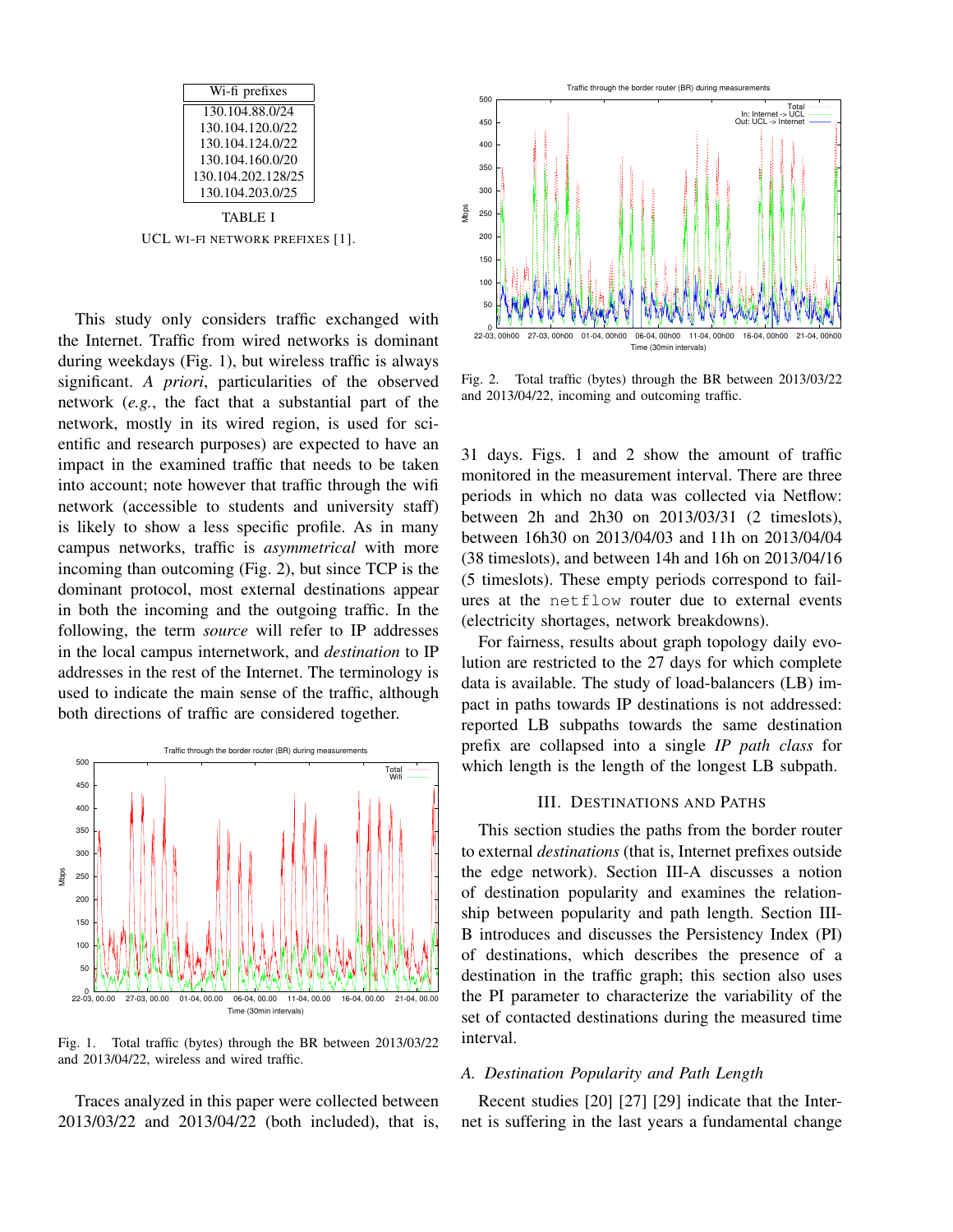in the users traffic demands and the interdomain architecture. Traffic exchanged with consumer networks is increasingly dominated by a few content providers (*e.g.* Google, Youtube or Akamai [28]). Moreover, deployment and co-location of CDNs [13] close to ASes from service providers, may be in the origin of a shift towards a "flatter" Internet, in which growing portions of the traffic are not necessarily carried by transit AS, as in the standard hierarchical Internet, but directly from content providers to consumer networks [20] [29]. From the consumer point of view, such a trend implies that popular content is reachable *closer* from the edge.

This section examines this trend from the observed campus network. We measure the *destination popularity during a time interval* as the number of sources that contacted the destination within the considered interval. Figs. 3 and 4 show the relationship between the popularity of external IP destinations and the length of the IP paths towards them, for a sample day (point cloud, Fig. 3) and for traffic exchanged during the whole measurement interval (histogram, Fig. 4). The sample day (2013/03/22) is the first day with complete measures; it was selected for illustration purposes, as the shape of the displayed point cloud is representative of other daily samples. According to these definition, and not surprisingly (even in a partly research-oriented campus network) the most daily-popular destination prefixes correspond to Autonomous Systems belonging to Google (AS15169), Facebook (AS32934) or CDNs such as Akamai (AS20940).

Note that each single source requesting a destination at different times in the day (different 30min intervals, given the granularity of the processed Netflow reports) is counted several times, once for each 30min period in which the destination was contacted. This corresponds to a notion of *popularity* not only based on the absolute number of users contacting a destination, but also the frequency of contacts – a destination contacted many times a day by the same source is more *popular* than another destination contacted only once *per* day by a source.

The histogram in Fig. 4 shows the average length of the IP path towards destinations with respect to destinations' popularity. Ten histogram classes are defined; the bounds of those including destinations with several number of sources are selected so that the number of destinations *per* histogram class is as similar as possible (see Table II). The  $i$ -th histogram class, with bounds  $x_{\min}(i)$  and  $x_{\max}(i)$ , contains all destinations

Path length, in IP hops, vs. number of sources (daily point cloud, 2013-03-22)



Fig. 3. Example of daily point cloud of path length (in IP hops) *vs.* number of sources.



Fig. 4. Path length towards destination *vs.* number of sources.

with number of sources |S| satisfying  $x_{\min}(i) \leq |S|$  <  $x_{\text{max}}(i)$ ; the height of the corresponding bar is the average path length towards all contained destinations. Results are presented with the 95% confidence interval.

Correlation shown in Fig. 4 between destination popularity, in number of contacting sources, and IP path length clearly indicates that more popular destinations are typically reachable through a smaller number of hops. This is consistent and provides additional evidence to support the trends described in previous studies [20] [27].

# *B. Persistency Index of Destinations*

Let  $D_n$  be the set of destinations contacted at timeslot  $n(n = 0$  corresponds to 2013/03/22, 0h, time difference between two consecutive timeslots is 30min), and let  $I_n^p$  be the set of destinations that are contacted in (at least)  $p$  consecutive slots starting (and including)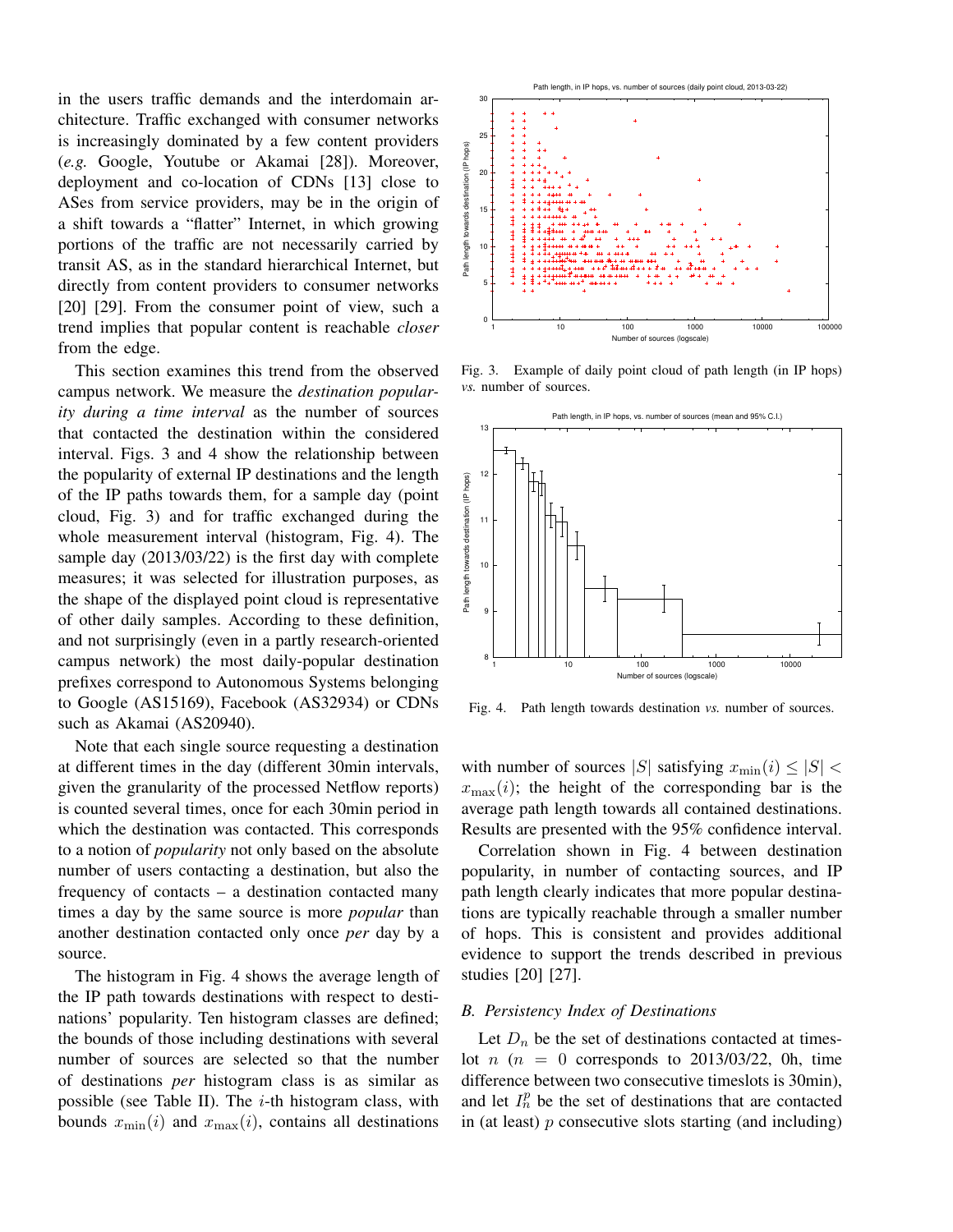| Sources      | Destinations |
|--------------|--------------|
|              | 18898        |
| 2            | 5181         |
| 3            | 1961         |
| Δ            | 1140         |
| (5,7)        | 1088         |
| (7,10)       | 756          |
| [10, 17)     | 697          |
| [17, 47)     | 666          |
| [47, 351]    | 667          |
| [351, 50000] | 497          |

TABLE II DESTINATIONS *per* HISTOGRAM CLASS.

*n*, that is,  $n, n+1, \ldots, n+p$ . That is:

$$
I_n^p = D_n \cap D_{n+1} \cap \dots \cap D_{n+p} = \bigcap_{i=n}^{n+p} D_i
$$

Then, the topological  $p$ -**Persistency Index** (PI) is defined with the following quotient:

$$
\left(PI^{\mathrm{t}}\right)_{n,p}=\frac{|I_{n}^{p}|}{|D_{n}|}
$$

This corresponds to the fraction of destination prefixes (with respect to the number of destination prefixes at timeslot  $n$ ) contacted at timeslot  $n$  and also contacted at timeslots  $(n + 1), ..., (n + p)$ . The definition extends in the obvious way to the traffic-weigthed PI.

Fig. 5 shows the evolution of  $(PI^{\dagger})_{n,p}$  along the measured month, for different values of  $\hat{p}$ . The proportion of persistent destinations oscillates on a daily basis (and reaches minimums in the early morning). Beyond this daily oscillation, around 40% of the destination prefixes are 1-persistent, that is, they are contacted at  $(n + 1)$ if they were contacted at  $n$ ; this percentage decreases as persistency is larger (that is, bigger values of  $p$  are considered).

The Traffic-weighted PI at Fig. 6 shows the fraction of the total traffic in each timeslot that is exchanged with 1-persistent destinations. It turns out that, while around 40% of destination prefixes are renewed between two consecutive timeslots (1-persistent, see Topological PI in Fig. 5), these destination prefixes are "responsible" for the majority (above 70%, in average) of exchanged traffic of the considered timeslot. In other words, the set of destination prefixes is highly volatile, meaning that most of them are not present in two consecutive timeslots. This volatility, however, only affects a reduced fraction of exchanged traffic: the 40%



Fig. 5. Topological PI, for  $p = 1, 2, 3$ .



Fig. 6. Traffic-weighted PI, for  $p = 1$ .

1-persistent destinations are "responsible" for most of the exchanged traffic in each timeslot.

## IV. TRAFFIC GRAPH

This section examines the structure of the interdomain traffic graph. Section IV-A describes the depth and breadth of the traffic graph and its daily evolution. Section IV-B introduces and motivates the Tree Similarity Index (TSI) of a traffic graph, and discusses the tree similarity of the measured traffic graphs.

In the following, let  $G_n = (V_n, E_n)$  be the traffic graph for timeslot *n*, where  $V_n$  is the set of vertices and  $E_n$  is the set of edges, and let  $w : E \longrightarrow \mathbb{N}$  be the weight function that maps an edge  $e \in E$  to the traffic  $w(e)$  (in bytes) traversing e. Figure 7 shows a simplified graphical representation of this traffic graph at a particular date and time.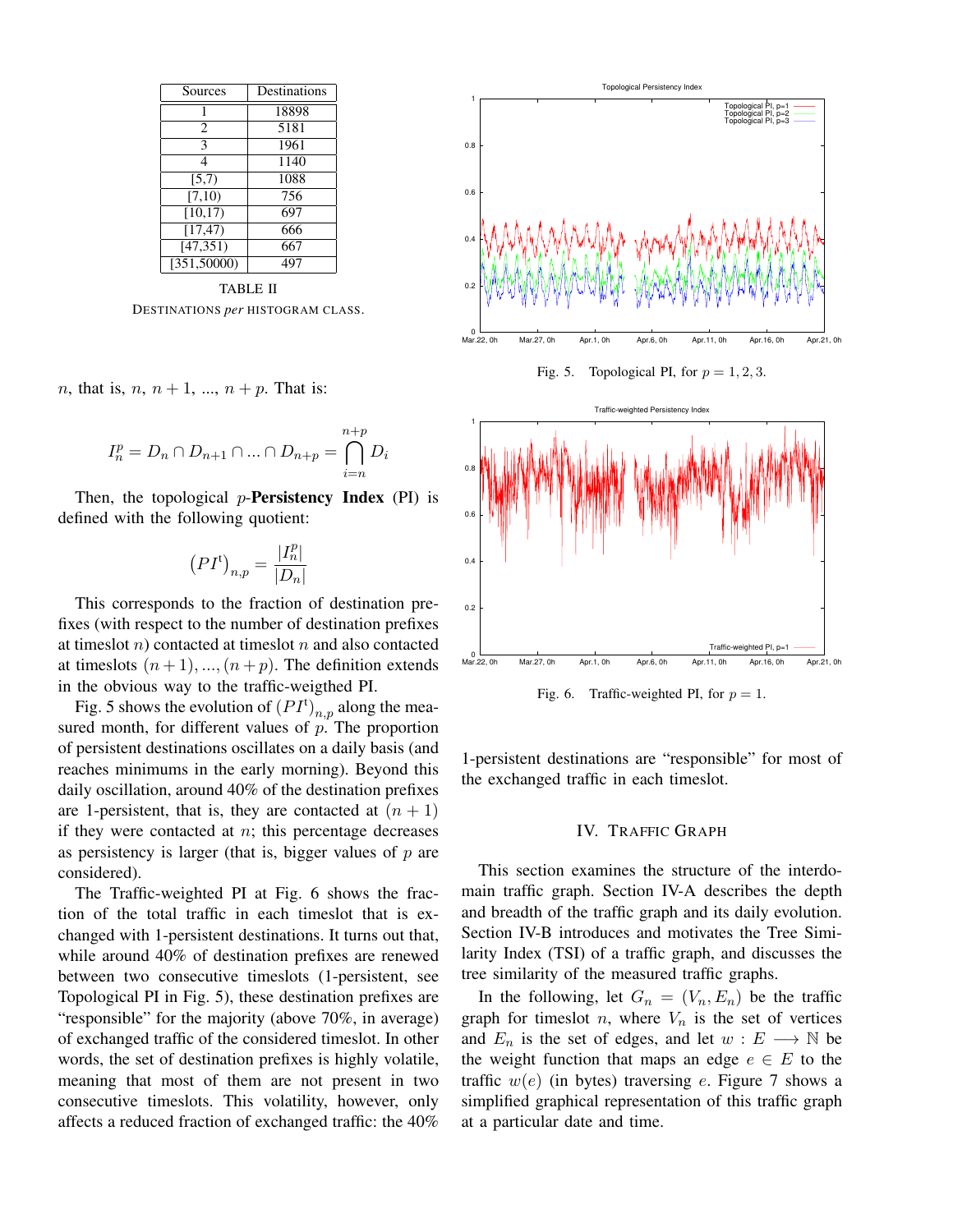

Fig. 7. Simplified representation of the (directed) traffic graph on March 3rd, 2013, at 16h (edges weigthed according to amount of exchanged traffic, in bytes; the initial vertex corresponds to the border router).

## *A. Graph Depth and Breadth*

Fig. 8 shows the daily evolution of average topologic breadth and length of the traffic graph. The *length* of the graph is the maximum number of consecutive IP hops towards a destination present in the graph. The *breadth* of the graph is the maximum number of different routers (vertices) at the same distance of the BR.



Fig. 8. Topological depth and average breadth of the outgoing traffic graph, daily evolution.

Results are collected for particular times of the day, averaged over 27 days. Two typical traffic topology patterns are observed during the day:

1) during the central hours of the day (12pm-4pm), the graph breadth reaches its maximum, with 345 simultaneous branches (different paths to different IP destination prefixes), 5 hops away from the BR;



Fig. 9. Estimated Tree similarity index.

2) during the late evening, night and early morning, the figure shows the background traffic graph shape, with a minimum router breadth of 117 simultaneous branches, on average, 6 hops away from BR.

Two regions are clearly distinguished in Fig. 8 along the  $x$  axis. In region I, the number of simultaneous routers keeps increasing until it reaches a maximum, 5 or 6 hops away from the BR. The traffic graph is there dominated by the underlying Internet topology, meaning that the number of destinations to be reached through the graph is smaller than the number of available links towards these destinations. As traffic moves away from the BR, the number of available links increases dramatically. In region II (beyond 5-6 hops from BR), this is no longer a dominating factor on the graph structure.

## *B. "Treerization" and Tree Similarity*

We explore the topological characteristics of the measured traffic graph. In particular, we focus on the similarity of obtained traffic graphs to trees (that is, graphs in which there is only a single path between any pair of vertices) with root in the border router (BR). Motivation for measuring tree similarity is two-fold.

Firstly: in ideal conditions, a traffic graph having a tree structure would indicate a *fully consistent* routing policy (at the IP level) in the Internet. In practice, uncoordinated routing policies, routing transitions, load balancing and other phenomena may lead to redundant or partly-overlapping IP-level routes. Hence, the tree similarity brings an indicator of router-level routing inconsistencies perceived in the Internet. Secondly, tree-structured graphs are tractable objects that can be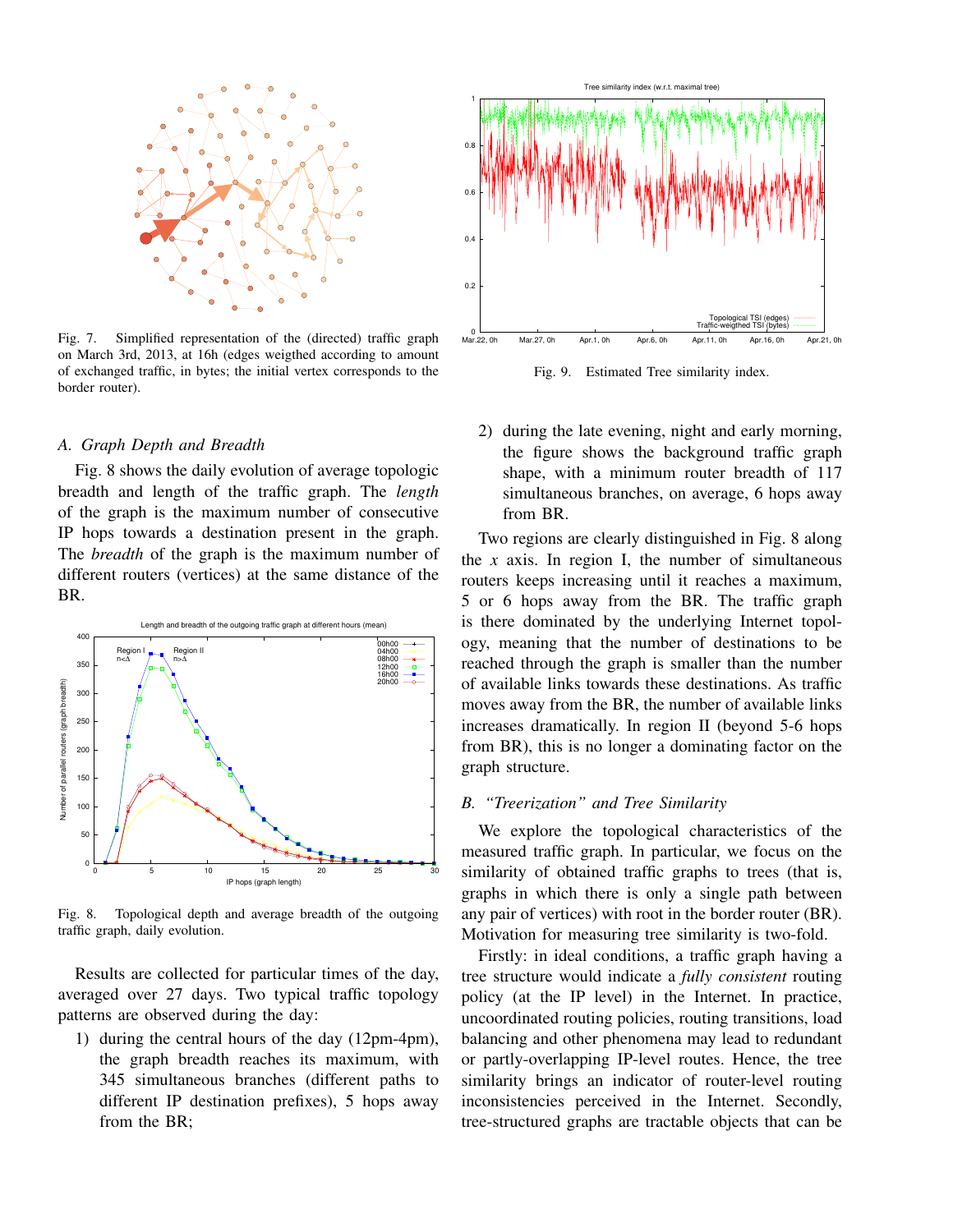used for modeling purposes – in particular, modeling of inter-domain traffic dynamics. Determining the similarity of real traffic graphs and trees allows to assess the ability of tree-based models (*e.g.*, stochastic branching processes such as Galton-Watson [2], [3]) to capture key aspects of real edge-Internet inter-domain traffic graphs and their dynamics.

The Tree Similarity Index (TSI) of  $G_n$  measures the difference between the graph (not considering LB subpaths) and the *maximal tree* contained in  $G_n$ . This *maximal tree*, denoted by  $T(G_n) \subseteq G_n$ , corresponds to the subgraph tree with maximum traffic weight. Computation of the maximal tree of a given traffic graph is sketched in Algorithm 1.

| <b>Algorithm 1</b> " <i>Treerization</i> " algorithm.                                |
|--------------------------------------------------------------------------------------|
| <b>Require:</b> $G_n = (V_n, E_n)$                                                   |
| <b>Ensure:</b> $T(G_n) = (V_T, E_T)$                                                 |
| $E_T \longleftarrow E_n; V_T \longleftarrow V_n$                                     |
| for $k = 1$ to 30 do                                                                 |
| $V_k = \{v \in V_T : d(v, BR) = k\}$                                                 |
| find $S \in V_k$ : nparents $(S) = n > 1$                                            |
| parents $(S) = \{P_1, , P_n\}$<br>$\triangleright$ sorted by                         |
| increasing traffic                                                                   |
| for $i=1$ to $n-1$ do                                                                |
| $R \leftarrow P_i : X \leftarrow S$                                                  |
| if nparents $(R) = 1$ then                                                           |
| <b>if</b> nchildren(parent(R)) > 1 <b>then</b>                                       |
| <b>Break</b>                                                                         |
| else                                                                                 |
| $X \leftarrow R$ ; $R \leftarrow$ parent(R)                                          |
| $E_T \longleftarrow E_T \setminus \{RX\}$ ; $V_T \longleftarrow V_T \setminus \{X\}$ |

Fig. 9 shows an estimation for the tree similarity of measured traffic graphs. Two values of TSI are displayed: the estimated Topological TSI,  $TST^{\dagger}(G_n)$ , which indicates the proportion of edges of  $G_n$  that are kept in  $T(G_n)$ ; and the estimated Traffic-weigthed TSI,  $TST^{tw}(G_n)$ , which indicates the proportion of traffic (in bytes) carried by edges kept at  $T(G_n)$ . Due to limitations in the algorithm implementation and the traceroute output (mostly related to routers unresponsiveness), estimations are conservative, meaning that examined traffic graphs are *at least* as similar to a tree (not considering LB subpaths) as indicated in the TSI estimation.

$$
TSI^{t} = \frac{|E(T(G_{n}))|}{|E(G_{n})|}
$$

$$
TSI^{tw} = \frac{\sum_{e' \in E(T(G_{n}))} w(e')}{\sum_{e \in E_{n}} w(e)}
$$

It can be observed that the maximal tree contains between a 60% and a 70% of edges of the complete graph, but it carries more than 90% of the total traffic exchanged between the campus network and the Internet. Since examined traffic graphs are computed on a 30min basis, and result from merging 6 individual 5min traffic graphs, some routing inconsistencies may be due to the presence of different routes towards the same destination prefix valid on different times within the corresponding 30min timeslot. According to our observations, though, this is a relatively rare case; more likely to occur for low impact (in number of contacts and in exchanged traffic) prefix destinations.

In this context, the tree approximation preserves most of the exchanged traffic. From a topological perspective, however, the tree reduction implies the exclusion of a significant amount of edges from the original traffic graph.

## V. CONCLUSION AND FUTURE WORK

The study of interdomain traffic dynamics in the edge of the Internet is essential to understand the situation and leading trends of Internet evolution. The paper describes a new methodology for edge interdomain traffic measurements based on the combination of Netflow and traceroute. This is used to measure the interdomain traffic at the *Université catholique de Louvain* during one month.

Based on these measurements, this paper presents a characterization of the observed interdomain traffic based on three observations. First, the relationship between IP path length and different measures of destination popularity is examined: our study shows that IP paths are smaller towards destinations contacted more frequently, which provides additional evidence supporting the notion of "Internet flattening" already suggested in previous work. Second, the observed interdomain traffic is topologically volatile in time, meaning that most destination prefixes are not present in the graph in consecutime timeslots; traffic exchanged with persistent prefixes is however dominant. Third, the paper examines the structure of the traffic graph and its similarity to a tree: first results indicate that, although topology does not correspond to a tree, the reduction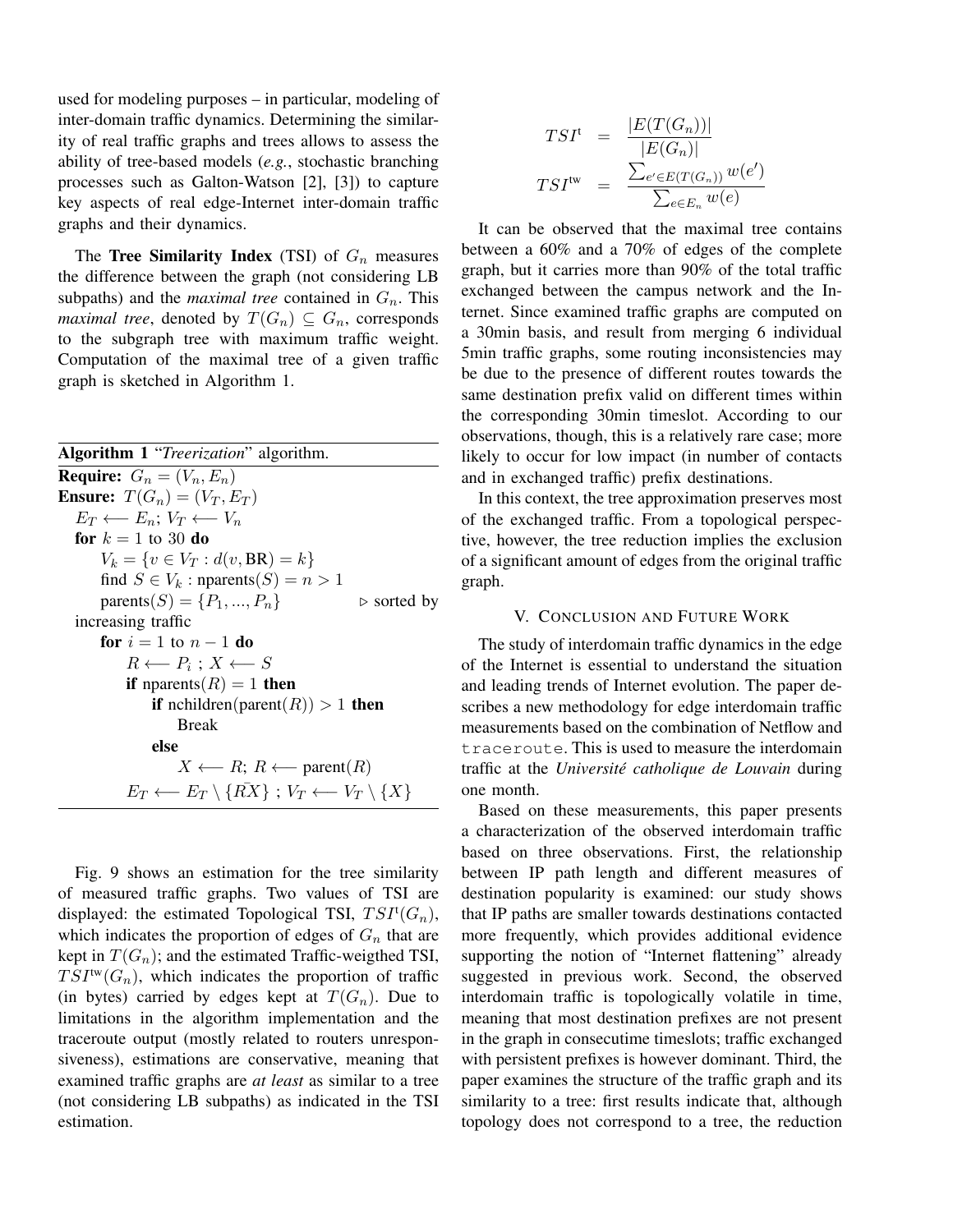to a maximal tree graph (denoted as "*treerization*") preserves most of the exchanged traffic; the graph can thus be modeled as a tree carrying most interdomain traffic combined with additional edges with limited traffic significance. This preliminary result suggests that the tree approximation is reasonable and traffic modeling based on stochastic branching processes [3] can be explored in further work.

Described methodology and results enable several other directions for future research related to Internet inter-domain traffic characterization. LB impact is not addressed, but should be taken into account in finer analysis. Presented results correspond to observations over the total amount of exchanged traffic. Topology, load distribution and dynamics of the observed graph may however show important differences for specific types of traffic; for instance, depending on the involved application (Web, mail, etc.) or depending on the type of local network (wireless or fixed wired inside the edge internetwork).

#### ACKNOWLEDGEMENTS

This work has been partly supported by the Belgian Science Policy Office, by way of the IAP BESTCOM (Belgian Network on Stochastic Modelling, Analysis and Optimization of Communication Systems) program; and by the European Community's Seventh Framework Programme (FP7/2007-2013) Grant No. 317647 (Leone).

#### **REFERENCES**

- [1] UCL/SRI: *Reseau UCL et intranets UCL : r ´ eseaux et nombres ´ de raccordements* (UCL network and UCL intranets: networks and number of plugs). http://www.sri.ucl.ac.be/reseauUCL.html. Last access on March 17th, 2014.
- [2] H. W. Watson, F. Galton: On the Probability of Extinction of Families. In *Journal of the Anthropological Institute of Great Britain*, vol. 4, pp. 138–144, 1875.
- [3] T. E. Harris: *The Theory of Branching Processes*. Berlin: Springer, 1963.
- [4] V. Jacobson: "traceroute", February 1989. Available at ftp://ftp.ee.lbl.gov/traceroute.tar.gz (last access on March 17th, 2014).
- [5] V. Paxson: Empirically-Derived Analytic Models for Wide-Area TCP Connections. In *IEEE/ACM Transactions on Networking*, vol. 2, num. 4, pp. 316-336, Aug 1994.
- [6] V. Paxson: End-to-End Routing Behavior in the Internet. In *ACM SIGCOMM Computer Communication Review*, vol. 16, num. 4, Oct. 1996.
- [7] K. Thompson, G. J. Miller, R. Wilder: Wide-Area Internet Traffic Patterns and Characteristics. In *IEEE Network*, Nov.-Dec. 1997.
- [8] R. Govindan, A. Reddy: *An analysis of Internet inter-domain topology and route stability*. Proc. IEEE Int. Conf. on Computer Communications (INFOCOM'97), Apr. 7-12, 1997.
- [9] M. Faloutsos, P. Faloutsos, C. Faloutsos: *On Power-Law Relationships of the Internet Topology*. Proc. ACM SIGCOMM Conf., Sept. 1999.
- [10] W. Fang, L. Peterson: *Inter-AS Traffic Patterns and Their Implications*. Proc. IEEE Global Internet Symp., Dec. 1999.
- [11] M. Fullmer, S. Romig: *The OSU Flow-Tools Package and Cisco Netflow Logs*. Proc. 14th Systems Administration Conf. (2000 LISA XIV), Dec. 2000.
- [12] S. Uhlig, O. Bonaventure: Implications of Interdomain Traffic Characteristics on Traffic Engineering, *ETT Journal, Special Issue on Traffic Engineering*, 2002.
- [13] J. Dilley *et al.*: Globally Distributed Content Delivery. In *IEEE Internet Computing*, vol. 6, no. 5, pp. 50-58, 2002.
- [14] C. Fraleigh, S. Moon, B. Lyes *et al.*: Packet-Level Traffic Measurements from the Sprint IP Backbone. In *IEEE Network*, Nov.-Dec. 2003.
- [15] S. Uhlig, O. Bonaventure *et al.*: *Implications of the Topological Properties of the Internet Traffic on Traffic Engineering*. Proc. 18th Systems Administration Conf. (SAC'04), Mar. 2004.
- [16] T. Henderson, D. Kotz, I. Abyzov: *The changing usage of a mature campus-wide wireless network*. Proc. 10th ACM Annu. Int. Conf. on Mobile Computing and Networking (MOBICOM), Sept. 2004.
- [17] B. Augustin *et al.*: *Avoiding traceroute anomalies with Paris traceroute*. Proc. ACM Internet Measurement Conf. (IMC'06), Oct. 2006.
- [18] B. Donnet, T. Friedman: Internet Topology Discovery A Survey. In *IEEE Communications Surveys*, vol. 9, no. 4, 4th quarter 2007.
- [19] P. Gill, M. Arlitt, Z. Li, A. Mahanti: *Youtube traffic characterization: a view from the edge*. Proc. ACM Internet Measurement Conf. (IMC'07), Oct. 2007.
- [20] P. Gill, M. Arlitt, Z. Li, A. Mahanti: *The Flattening Internet Topology – Natural Evolution, Unsightly Barnacles or Contrived Collapse?*. Proc. Passive and Active Measurement Conf. (PAM'08), Apr. 2008.
- [21] M. Luckie, Y. Hyun, B. Huffaker. *Traceroute probe method and forward IP path inference*. Proc. ACM Internet Measurement Conf. (IMC'08). Oct. 2008.
- [22] H. Haddadi *et al.*: Network Topologies Inference, Modeling and Generation. In *IEEE Communications Surveys*, vol. 10, no. 2, 2nd quarter 2008.
- [23] M. Luckie, Y. Hyun, B. Huffaker: *Traceroute Probe Method and Forward IP Path Inference*. Proc. ACM Internet Measurement Conf. (IMC'08), Oct. 2008.
- [24] M. Zink, K. Suh, Y. Gu, J. Kurose: *Watch Global, Cache Local: Youtube Network Traffic at a Campus Network – Measurements and Implications*.
- [25] G. Maier, A. Feldmann, V. Paxson, M. Allman: *On Dominant Characteristics of Residential Broadband Internet Traffic*. Proc. ACM Internet Measurement Conf. (IMC'09), Oct. 2009.
- [26] M. W. Lucas: *Network Flow Analysis*, No Starch Press, 2010.
- [27] C. Labovitz *et al.*: *Internet Inter-Domain Traffic*. Proc. ACM SIGCOMM Conf., Sept. 2010.
- [28] E. Nygren, R. K. Sitaraman, J. Sun: The Akamai Network: A Platform for High-Performance Internet Applications. In *SIGOPS Operating Systems Review*, vol. 44, issue 3, July 2010.
- [29] A. Dhamdhere, C. Dovrolis: *The Internet is Flat: Modeling the Transition from a Transit Hierarchy to a Peering Mesh*. Proc. ACM 6th Int. Conf. on emerging Networking EXperiments and Technologies (CoNEXT'2010), Nov.-Dec. 2010.
- [30] B. Huffaker, M. Fomenkov, kc claffy: *Internet Topology Data Comparison*, Tech. Rep., CAIDA, May 2012.